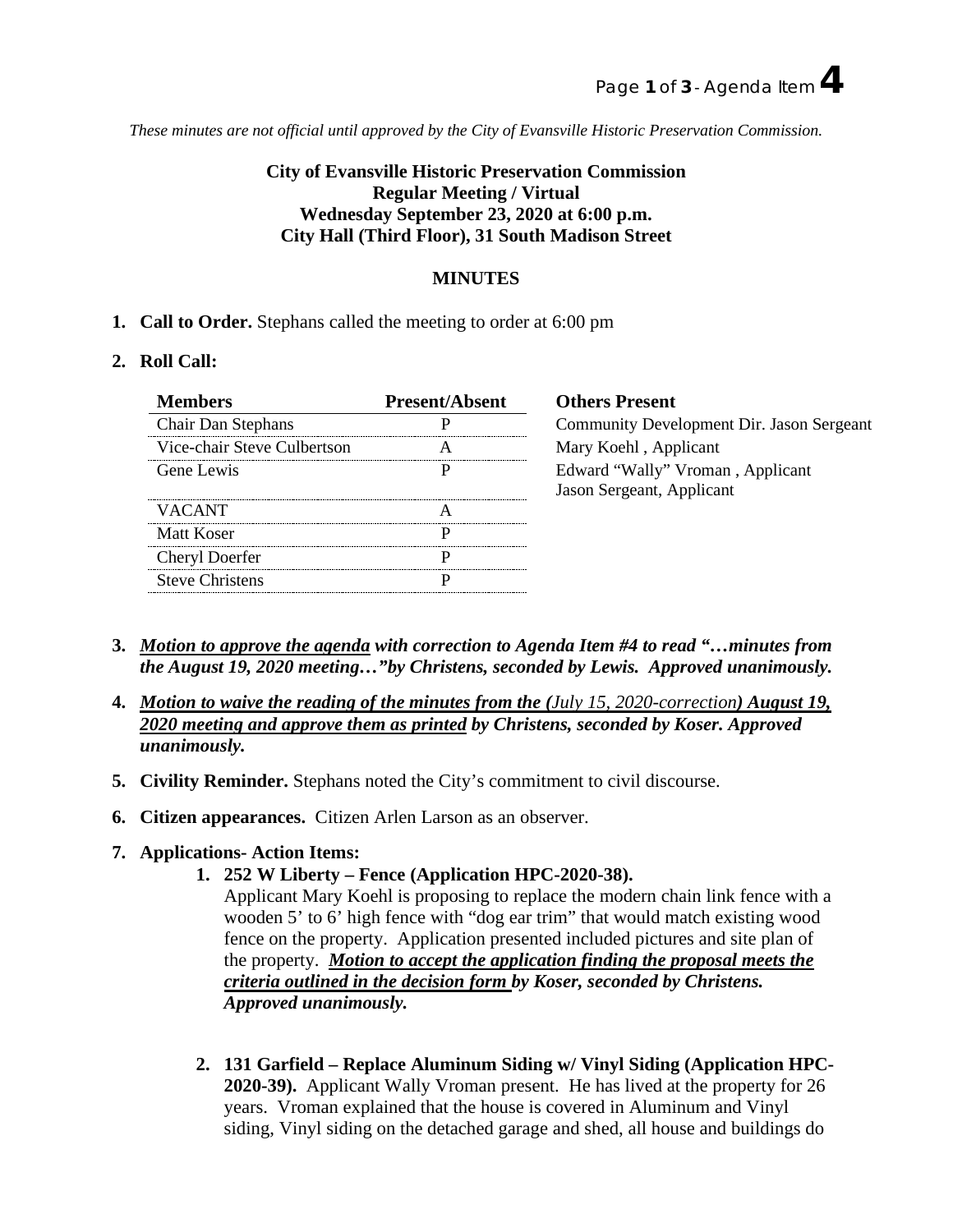*These minutes are not official until approved by the City of Evansville Historic Preservation Commission.*

not match. Vroman is proposing to replace all siding, aluminum and vinyl on the house, garage, and shed with Vinyl. The application packet had pictures of the property and the siding selected. Commission discussed the depth of the siding, which currently is at 8" to installing a 4" shiplap siding. Vroman agreed. Also, commission is recommending a "smooth" finish vinyl vs. embossed. Vroman agreed to check with vinyl company if a smooth finish is available. *Motion to accept the application finding the proposal meets the criteria outlined in the decision form with the recommendation of using a smooth finish vinyl if available by Christens, seconded by Lewis. Approved unanimously.*

**3. 124 Highland – Exterior Repairs, Alterations, and Fence (Application HPC-2020-41**). Applicant Jason Sergeant explained the house has areas of water damage to siding and windows. Sergeant proposes to remove and install matching siding & trim to damaged areas. Removed a non-original window on west façade, replace basement windows, repair porches, replace rear window, and install picket fence in rear yard. Sergeant reported the house has a plaque house and no in the Historic District. By choice, he is bringing the project before the board and will follow the State Historic Rules. Sergeant is applying for State Credits. *Motion to accept the application finding the proposal meets the criteria outlined in the decision form by Koser, seconded by Christens. Approved unanimously.*

# **8. New Business: Discussion Items:**

*(Commission Member S Culbertson joined group)*

#### **A. 245 W Church - Discuss Demolition Regulations and direct staff (HPC-2020-33).**

The commission discussed the issues with demolition of an accessory structure. Reference was made to the City Ordinance Chapter 62 Historic Preservation. Sergeant explained that he reached out to the applicant with an email requesting further information and a mitigating factor. Applicant S Maloney responded with email (attached in agenda packet) stating "no planned mitigation at this time". Commission discussed and agreed for Sergeant to reach out to client, proposing an action by next month, the client provides more information of either mitigating factor, stabilization of the carriage house, or to withdraw application.

### **9. Old Business**

**A. 2020 Park and Outdoor Recreation Park Plan Improvement Illustrations.** Sergeant reviewed the attached illustrations outlining the importance of lighting and signage for "Sense of Entry", improved comprehensive pedestrian walkway into the park, and grass covered parking areas, creating a strong sense of entry to welcome visitors.

### **10. Report of the Community Development Director.**

**A. Staff Issued Certificate of Appropriateness: 21 S Madison – Roof (HPC -2020-37) and 21 Garfield – Roof (HPC-2020-40)**